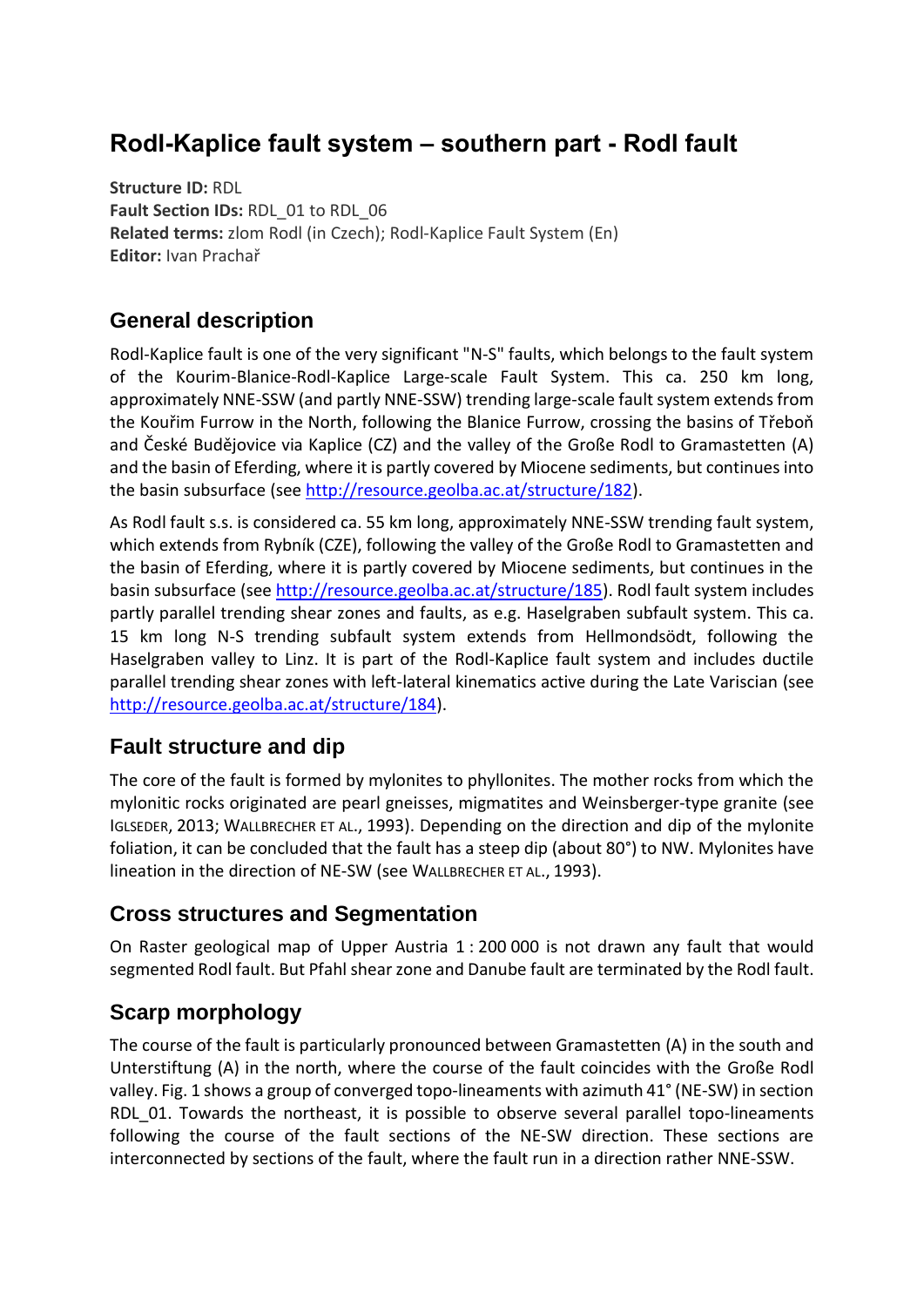

*Fig. 1: Topo-lineaments related to the Rodl fault zone.*

# **Seismicity**

To be revised after completion of earthquake catalogue.

## **Pre-Miocene evolution**

The beginning of shear zone formation is dated to the Early Paleozoic in connection with the formation of the Moldanubian nappes as a result of large-scale northeastward directed transpression of an Early Paleozoic terrane. After this main tectonic event, shear activity initiated on the dextral shear zone set of the Pfahl and Danube Shear Zones and in the sinistral Rodl, Karlstift and Vitis Shear Zones (see BRANDMAYR ET AL., 1997), as shown in Fig. 2.

However, the main ductile deformation phase is dated to the Late Variscian, showing mainly right-lateral movement (see [http://resource.geolba.ac.at/structure/185\)](http://resource.geolba.ac.at/structure/185).



*Fig. 2: Initial shear zone activity in the Danube (DF), Pfahl (PF), Rodl (RF), Karlstift (KSF) and Vitis (VF) Shear Zones. Arrows indicate major compression directions. Adopted from BRANDMAYR ET AL. (1997).*